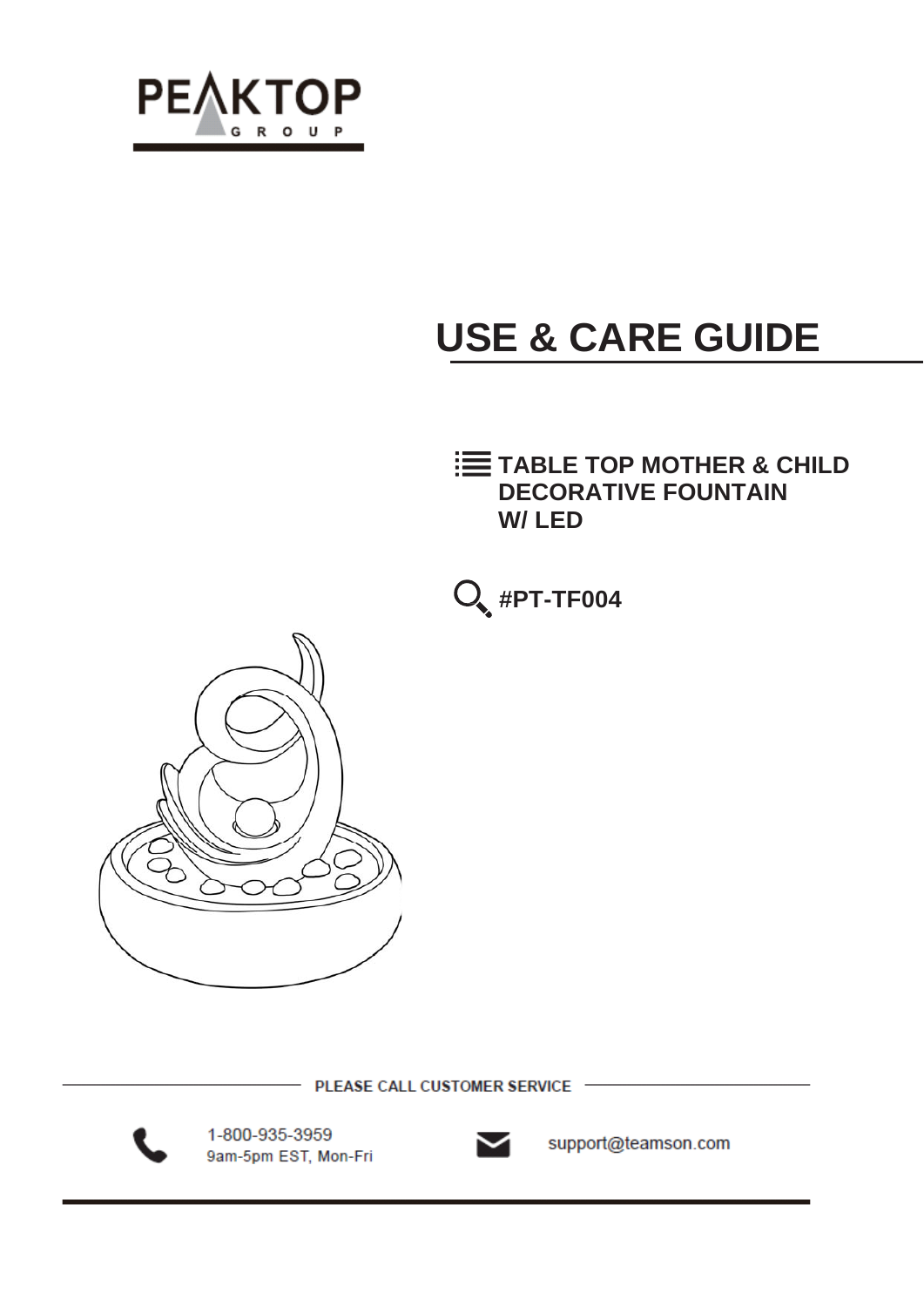| <b>PARTS</b>      |                         |             |              |                  |              |    |  |  |
|-------------------|-------------------------|-------------|--------------|------------------|--------------|----|--|--|
| $\mathbf A$<br>1x | $\, {\bf B}$<br>1X<br>O | 1x<br>╰     | 1bag<br>IJ   | E<br>lх          | $\mathbf{E}$ | 1x |  |  |
| PART A            | PART B                  | <b>BALL</b> | <b>STONE</b> | <b>LED LIGHT</b> | <b>PUMP</b>  |    |  |  |

### TOOLS REQUIRED FOR ASSEMBLY

• No tools required

ASSEMBLY INSTRUCTION



NOTE: The diagrams shown are for illustrative purposes only and are not to scale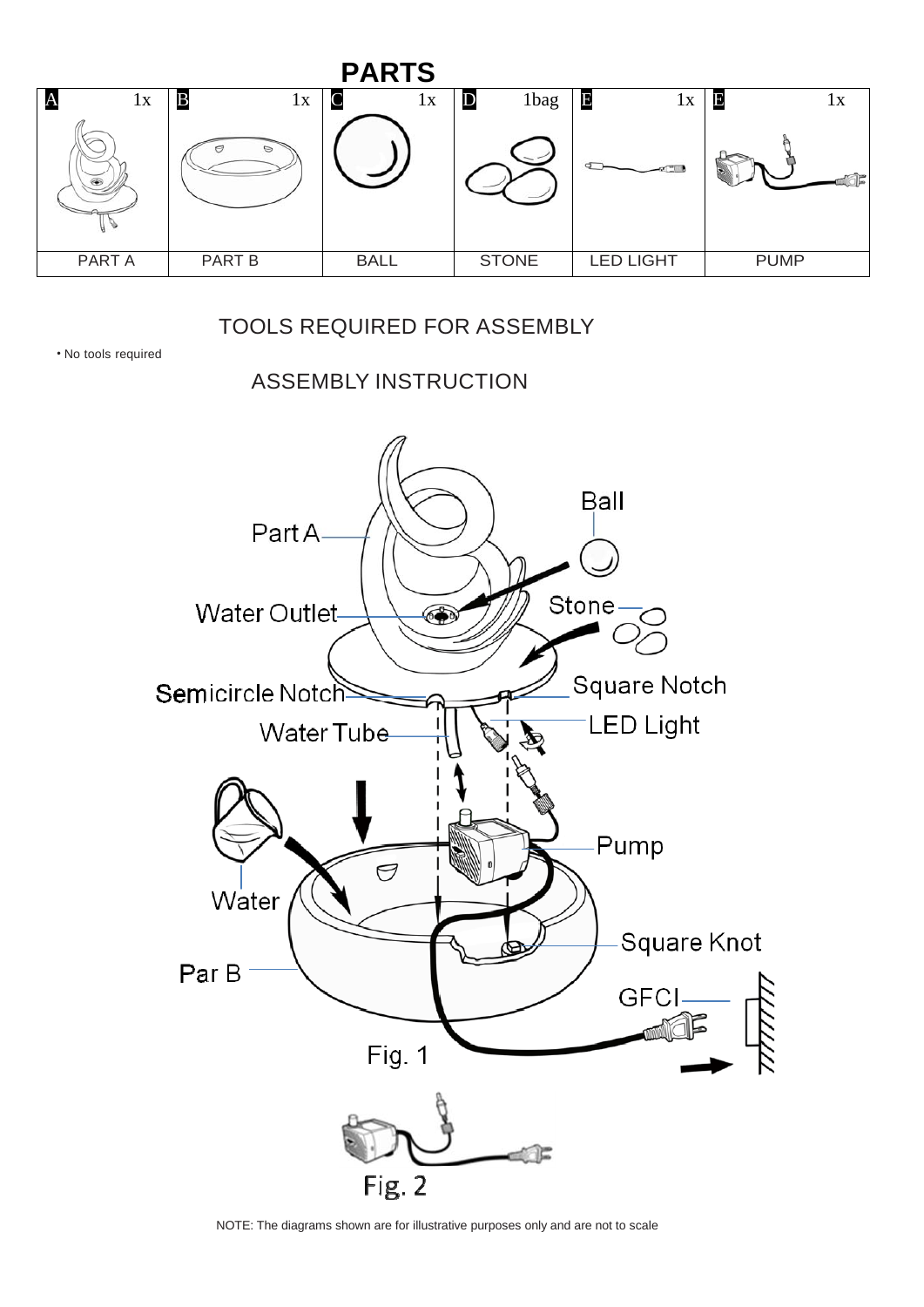### **ASSEMBLY INSTRUCTIONS**

- 1. Unpack the contents of the box and check to make sure that all items are accounted for and in good condition.
- 2. Select a flat, level surface for the assembly and final location of your fountain.
- 3. Position the part A over the part B and align the square notch which is on the bottom of part A with the square knot which is on the part B. Connect the light power cable and ensue the LED group lights touch the bottom of the part A. Insert the pump outlet that is on the top of the pump into the water tube which is located under the part B. Place the pump upright into the fountain body and lead the pump power cord through out the semicircle notch which is on the bottom side of part A. Place the part A into the part B. Place the ball on the water outlet of part A. Place the stone onto the part A surface. (Fig.1)
- 4. Add clean water into the Part B. The water level should be approximately 1 in. / 25 mm lower than the edge of the basin. Connect the pump to a GFCI outlet and the product will begin to function as intended. (Fig. 1)
- 5. If the pump runs with low or high water circulation Check and adjust the regulator dial or slide on the front of the pump. Adjust the dial/slide towards (+) to increase water flow or towards (-) to decrease water flow. (Fig. 2)
- 6. To eliminate the possibility of water damage around your fountain, check for leaks and excessive splashing after the initial setup of your fountain.
- It is highly recommended that this fountain be placed in an area where it cannot be damaged that might cause damaged with the fountain. 7. Do not leave your fountain running for extended periods of time when no one is present to observe the performance.
- 
- 8. Check the area around your fountain on a regular basis to ensure that there is no leakage.

### **IMPORTANT SAFETY INSTRUCTIONS**

#### **PUMP**

## **A** CAUTIONS:

- 1. The pump has been evaluated for use with water only.
- 2. Risk of electric shock.
- 3. Do not remove cord and strain relief. Do not connect conduit to pump.
- 4. Do not use the pump in water exceeding 86ºF / 30ºC.
- 5. Do not use the pump in flammable liquids.
- 6. Do not use the pump for industrial purposes.
- 7. Do not use the pump in vehicles or on board ships or aircraft or swimming pools.
- 8. Do not use the pump in location where special conditions prevail, such as the presence of a corrosive or explosive atmosphere (dust, vapor or gas).
- 9. Do not let the pump run dry. Pump must be completely submerged for proper operation and cooling.
- 10. Do not lift the pump by its power cord.
- 11. Keep the plug dry. Do not expose the plug to water or steam.
- 12. Before connecting to the power source, make sure that the pump is assembled and completely submerged in water.
- 13. Always disconnect the pump from the power source before performing any maintenance on the pump, lights (if equipped), or fountain.
- 14. Do not exceed the voltage shown on the pump.
- 15. Check the water level regularly to ensure the pump is completely submerged during operation. The pump should be fully submerged during operation. Do not add water while operating the product. Always disconnect the pump from the power source before adding water.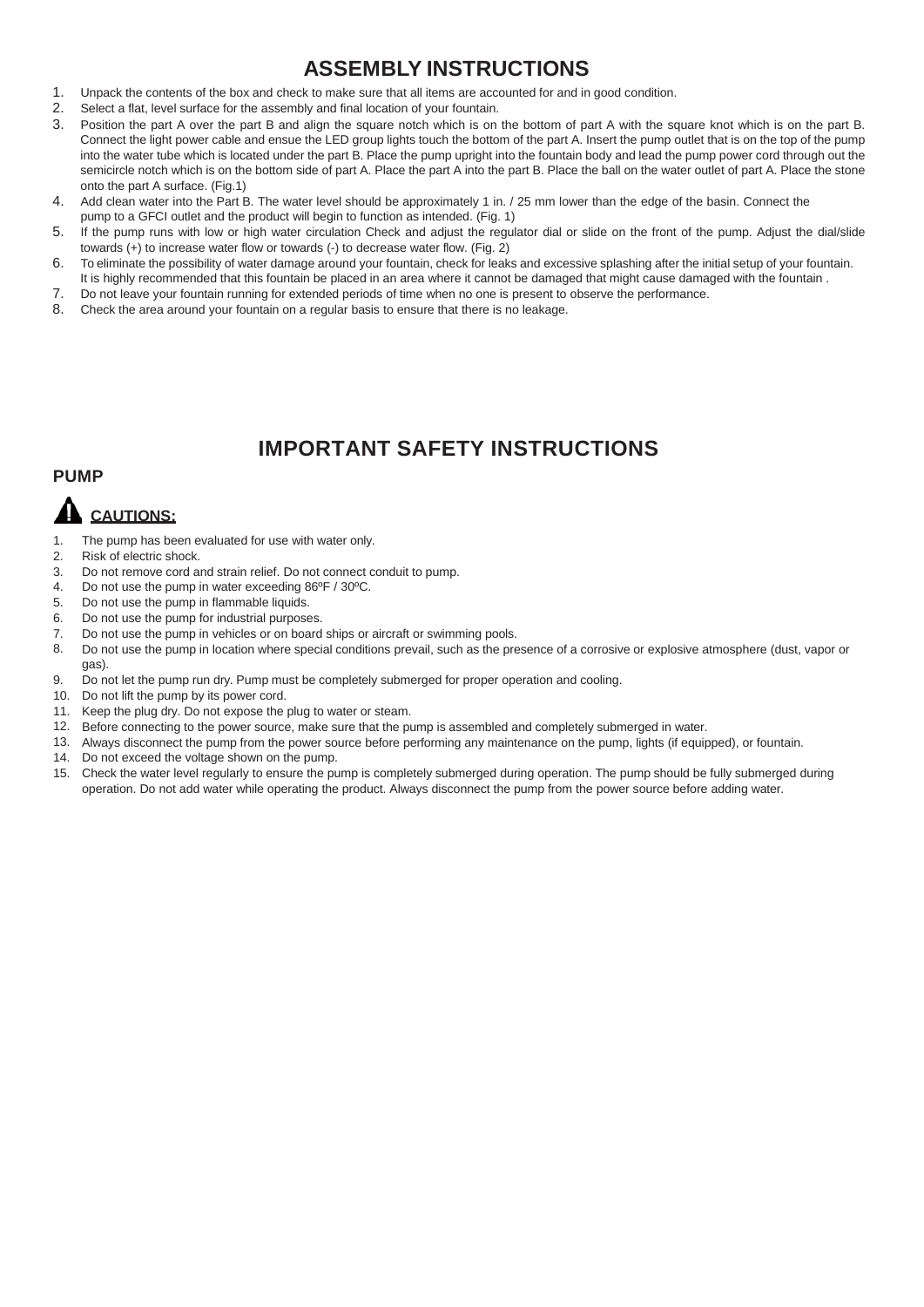#### Δ **WARNINGS:**

- 1. Risk of electric shock. This pump is supplied with a grounding conductor and grounding-type attachment plug. To reduce the risk of electric shock, be certain that it is connected only to a properly grounded, grounding-type receptacle.
- 2. To reduce the risk of electric shock, use only on portable self-contained fountains no larger than 5 ft / 1.52 m in any dimension.
- 3. If equipped with a 3-prong, grounded type plug, do not remove the grounding pin from the plug on the power cord.



### **CARE AND MAINTENANCE**

- 1. Distilled water is always recommended to fill your fountain. Distilled water is pure and should have no minerals or sediment in it. It will extend the life of the pump and the time between cleanings. If distilled water is not an option, use filtered water, as water directly from your tap will generally have minerals and chemicals that can build up and leave behind residue on your fountain.
- 2. Check the water level regularly to ensure the pump is completely submerged during operation. This is necessary ensure proper cooling of the pump and prevent overheating. In summer months, or dry, hot climates, water evaporates very quickly, so it may be necessary to check the water level every day. The rate of water evaporation will also be greater with larger fountains, with more surface area, than smaller fountains.
- 3. Keep the fountain water and pump clean and clear of debris. If placed under a tree or near vegetation, you may need to scoop out leaves and other debris every other day. Water treatments that prevent algae growth and mineral deposits are available at your local home & garden stores. Do not use bleach as it may be harmful to pets and wildlife and may also damage the finish of the fountain. 4. Clean the fountain monthly to prevent mineral deposits and contamination which may clog the pump.
- Disconnect the pump from the power source and empty the water from the fountain. Avoid using any harsh chemicals, abrasives or rough scrubbing, as this could damage the finish on your fountain. The frequency of cleaning may vary depending on the location of your fountain.
- 5. Use a pre-filter on your pump if available to prevent it from clogging with leaves or other debris.
- 6. Regular cleaning of the pump will be necessary depending upon the environment in which it is operated. Clean the pump when it is visibly soiled or when a noticeable decrease in performance is detected. Failure to clean the pump will result in overheating of the pump. .
- 7. Before cleaning, always disconnect the pump from the power source.
- 8. Disassemble the pump by removing the filter and regulator/impeller plate. Remove the impeller/rotor assembly by gently pulling on the impeller blades. Use a soft cloth or brush to clean the area inside of the pump housing. Clean the filter, gland and impeller in warm soapy water. Reassemble the pump and inspect for proper operation. Please see the diagram which matches your pump below:
- 9. Although it is not required, pumps generally last longer if left running continuously as it reduces the wear from starting and stopping. However, running the pump continuously will also use a little more electricity, and will require you to refill the fountain more frequently. If mosquitoes are a problem in your area, it is recommended to run the fountain as much as possible to prevent standing water, where mosquitoes breed. You may also add a few drops of anti-mosquito water treatment, available at your local home and garden store, to the fountain water
- 10. Place the fountain in a location that will not be damaged should the area come in contact with liquids.
- 11. To eliminate water damage to floors and/or surrounding fountain areas, check for leaks and excessive splashing after initial installation and on a regular basis.
- 12. If your fountain develops a leak and a visible crack is detected, plastic epoxy or Clear Silicone II sealant may be used to seal it. If the fountain leaks without a visible crack, turn the pump off, fill the fountain and let the fountain sit for one week. If there is a crack, it will appear white. Remember to keep the water ¾ full as will evaporate over time. Seal the leak with plastic epoxy or Clear Silicone II sealant.
- 13. If the fountain is not in use for an extended period of time, disconnect the power and empty all the water from the fountain. Do not tip the fountain to empty the water. Use a siphon pump or a small bucket.
- 14. The fountain should not be operated in temperatures below 41° Fahrenheit / 5° Celsius to prevent frost damage. During winter months, before the temperature hits freezing, disconnect the power, drain your fountain and store it in a heated area. If the fountain is stored outdoors in freezing temperature, disconnect the power, empty all the water from the fountain, remove the pump and any lights if possible, make sure it is completely dry and cover it with a tarpaulin. Any water left in the fountain may freeze and expand causing the fountain to crack. .
- 15. If your fountain is equipped with an independent light set, you can use an outlet timer to have the lights activate during night time hours. Please note, on some models the lights cannot be operated independently from the pump so the lights are on, when the pump is on.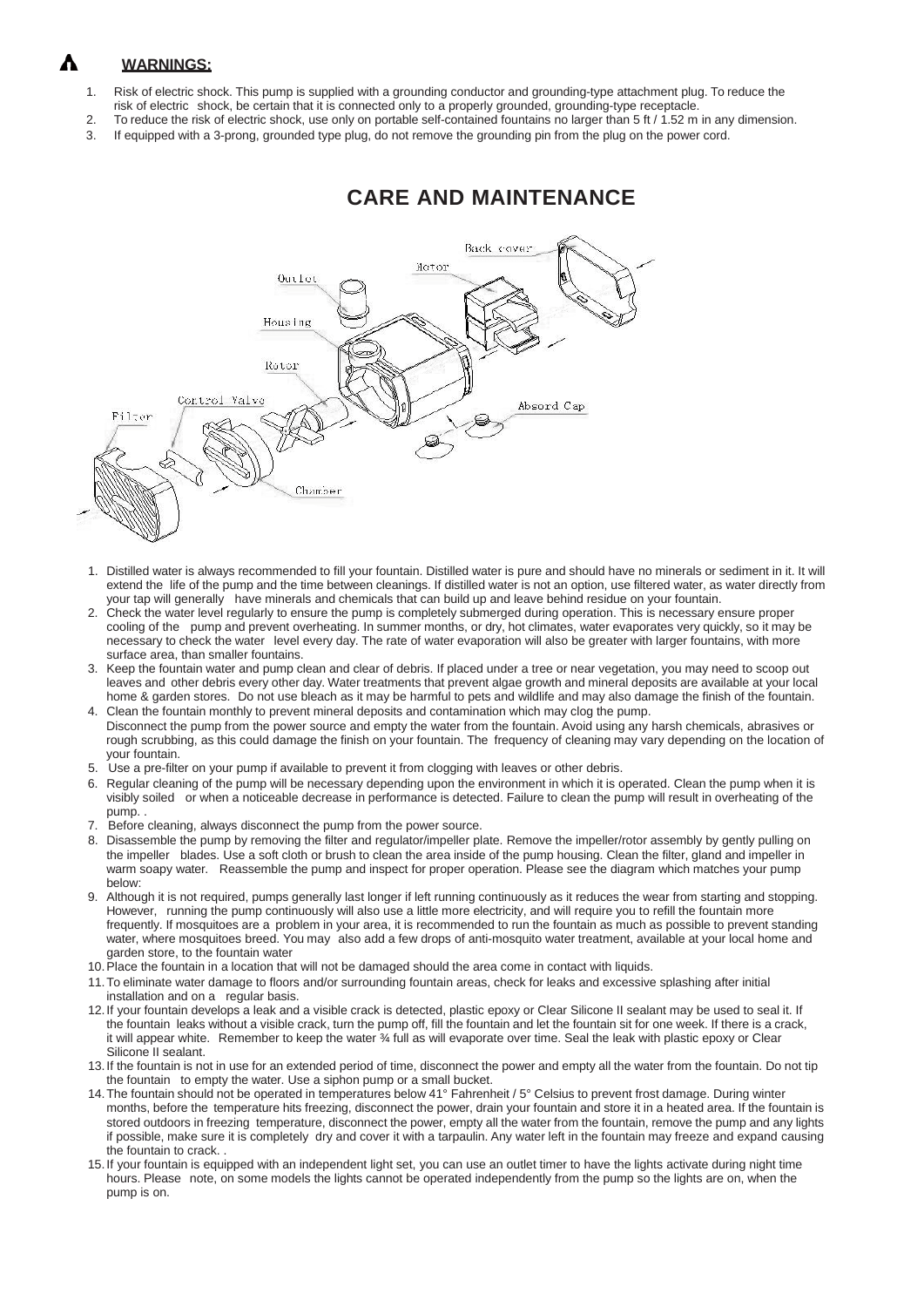### **TROUBLESHOOTING GUIDE**

If the pump does not operate…

- 1. Check to make sure the pump is connected to a power source.
- 2. Check the water level to ensure the pump is completely submerged. Add water as needed. If the pump operates, but, there is no water flow
- 1. Check the water level to ensure the pump is completely submerged. Add water as needed.
- 2. Check the supply tube for any kinks or folds and correct.
- If the pump operates, but there is no water flow and the pump is fully submerged and the supply tubing has no kinks…
- 1. Disconnect the pump from the power source.
- 2. Disconnect the supply tube from the pump outlet.
- 3. Check for clogs or holes and clean the tubing inside and outside if necessary.
- 4. Check for clogs and clean the pump inlets and outlet if necessary.
- 5. Place the pump back into the water outlet side up and then re-connect the pump to the power source.
- 6. Once the water begins to flow from the pump, re-connect the supply tubing to the pump outlet.
- 7. Check for any air trapped in the water supply tube which may prevent the pump from working. If the pump runs with low or high water circulation…
- 1. Check and adjust the regulator dial or slide on the front of the pump. Adjust the dial/slide towards (+) to increase water flow or towards (-) to decrease water flow.
- If the pump operates, but the water flow is uneven or non existent and the pump makes noise…
- Check the impeller assembly for wear. Remove the front cover and regulator/impeller plate and remove the impeller assembly. Clean the impeller assembly and inspect for wear. If the rotor spins freely from the magnetic body, the impeller assembly is worn and needs to be replaced. Contact customer service for replacement parts.
- If the pump starts to make noise…
- 1. Check the water level to ensure the pump is completely submerged. If the water level drops below the pump intake, it may suck in air and cause the noise or the pump to completely stop working.
- 2. Move the pump away from the sides of the basin or place a piece of foam or sponge underneath the pump to isolate any vibration which causes the noise.
- If the water starts to foam…
- 1. Check the water level to ensure the pump is completely submerged. If the water level drops below the pump intake, it may suck in air and cause the pump to 'spit' and foam the water.
- 2. Add a few drops of anti-foaming water treatment, available at your local home and garden store, to the fountain water.

If the water flow is uneven…

- 1. Gently sweep across the water surface to achieve even water flow across the face of the fountain.
- 2. Check the top of the basin to ensure it is level. If not, shim the basin from the bottom until the top spillway is level or has achieved even water flow all around.

#### **SAVE THESE INSTRUCTIONS! This manual contains important safety and operating instructions**

Each Peaktop product may have variations in texture, finish and appearance from one unit to the next. This enhances the beauty of the product and makes your Peaktop product uniquely individual. Some products and finishes are intentionally weathered or worn in appearance for aesthetic design.

**Made in China**